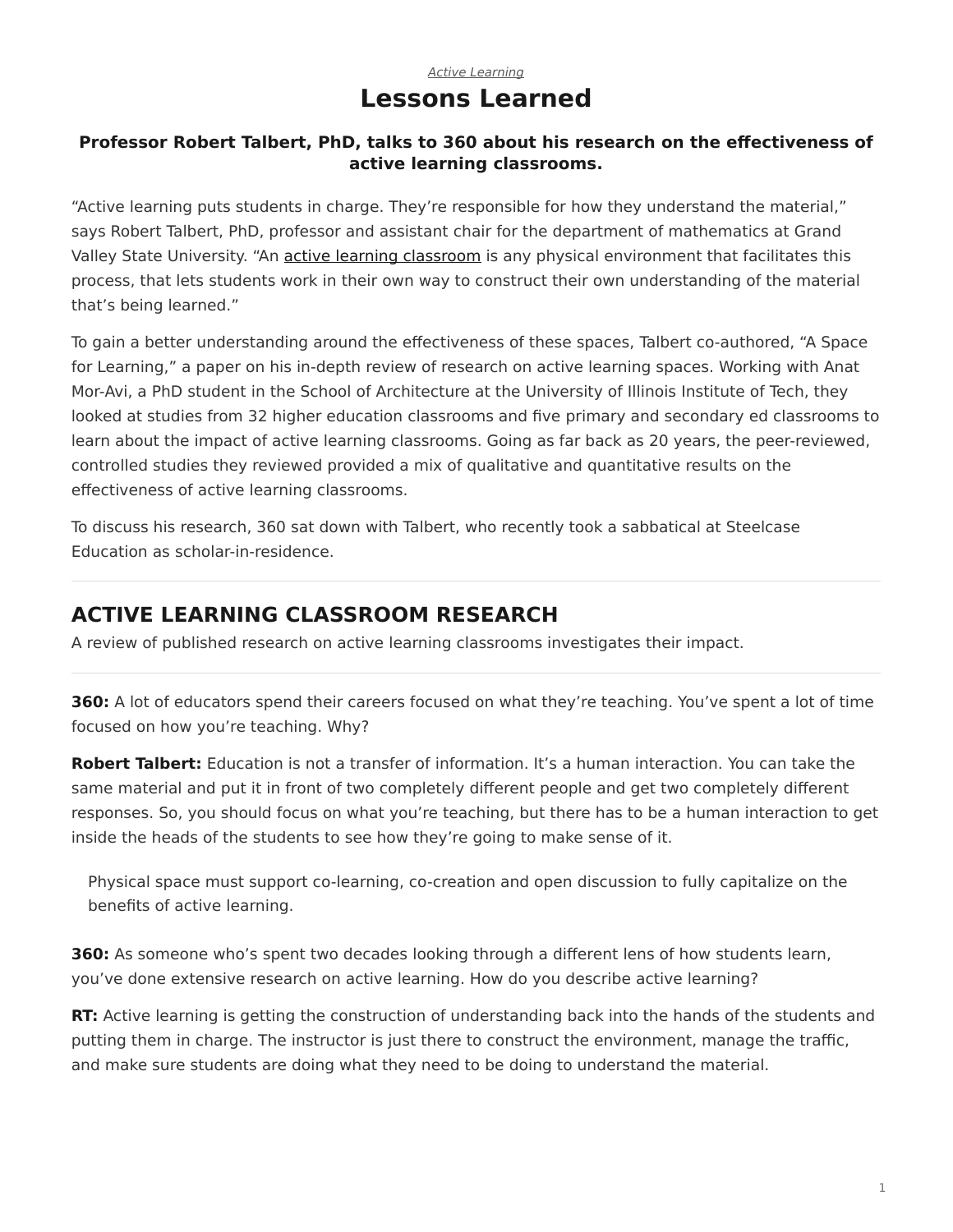**360:** What does an active learning environment look like?

**RT:** Active learning classrooms can look like a lot of different things, but the ones where we see the best results for student learning and engagement really allow students to do whatever they need to learn. That could be physical movement or quiet space or isolation. Information needs to be able to flow from one student to the next, from the instructor to the students and from students to the whiteboard and being able to capture it or modify it at will in whatever way, again, that makes sense for the student.

#### **360:** What themes emerged in your research?

Flexibility and variety work with pedagogy, technology and space to support how learning happens in active learning classrooms.

**RT:** We looked at four main research questions. How do active learning classrooms impact quantitative measures of student learning, such as test scores and so on? Secondly, beyond quantitative measures, how do active learning classrooms affect student engagement? What does it mean for a student to be engaged? We came to a certain notion about motivation as a proxy for engagement. We looked at any study where students' motivations for studying something were in the forefront. We also went beyond students to think about how do active learning classrooms affect the instructors? Finally, what specific elements of active learning classrooms seem to make the most difference?

**360:** You found a study from the University of Minnesota where they experimented with two classroom styles — a traditional lecture hall and an active learning classroom. What did they discover?

**RT:** It was a 350-student chemistry class that met three times a week in a large lecture hall. They decided to build an active learning classroom with 13 groups of [classroom tables](https://www.steelcase.com/eu-en/products/meeting-tables/) with nine students each, to get small group interaction going. They split the class up into three cohorts of approximately 100 to 115 students each and they only met each cohort once a week. The other class meetings were replaced by intentional, highly-structured online activities.

There was a control and an experimental group. The group that met only once per week in person in the active learning classroom as well as learned online, far outperformed the traditional lecture class that met in person three times a week on all measures.

**360:** What did you uncover about the impact active learning classrooms have on instructors?

**RT:** In another study we reviewed, Chris Brooks, who was at the University of Minnesota, told a group of professors, "We're going to put you in this active learning classroom, but don't change anything about what you do." But, it turned out as they observed the professors, they did change their teaching even though they were told not to. The professors weren't even really aware of what they were doing. It's like the room was exerting this evolutionary pressure, and they were lecturing less. They were getting into discussion more, much less so than they did in their old-fashioned, traditional classroom.

In the end, one of the unexpected findings of that was that even if you are consciously trying to restrain yourself from implementing active learning, it's going to be hard to do when you're in one of these classrooms.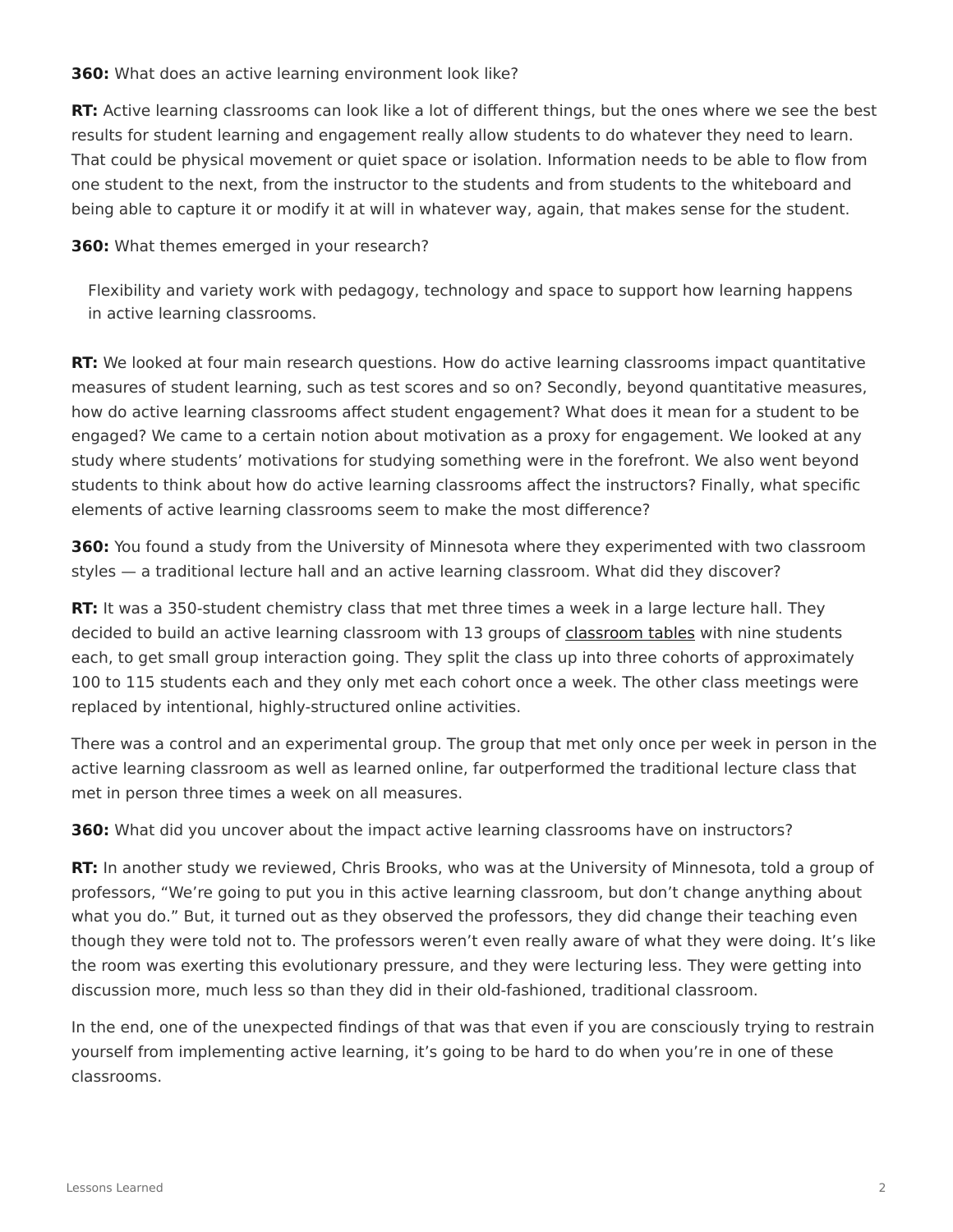Facilitate social learning by designing spaces where students can easily connect and collaborate.

**360:** You also looked at a study that controlled all sorts of variables in order to measure student motivation. Tell us what you found there.

**RT:** Wes Imms and Terry Byers, two Australian researchers, have a research methodology called single subject design, where there are no control and experimental groups. Everything stays constant except the space.

They'll put a cohort of students through an educational experience for six weeks, and then pick the whole class up and move them to an active learning classroom for six weeks, then move them back into the traditional space for another six weeks.

What you see in this study is a certain baseline level of motivation in the traditional classroom. When they moved students into the active learning classroom, it spikes. It goes way up. Their attitude went from, "I'm sort of into being here," to, "Yeah, I really like this."

**360:** Looking at learning outcomes, student engagement, instructor practices, and this evolution of a new culture of learning, what do you want people to understand from the research synthesis you did?

**RT:** It really boils down to human interactions. That's what teaching is. The interaction between teacher and student and between students and students. Any aspect of an active learning classroom that makes human connections easier is going to produce outsized results. For example, there was a really early study done where they refitted an existing traditional classroom by ripping out all the chairs and installing new [collaborative seating](https://www.steelcase.com/products/conference-chairs/) that were bolted to the floor, but could swivel 360 degrees so students could turn around to talk to their neighbors. They had great results just allowing students to talk to each other. Things that allow that information flow, that person-to-person flow, to take place easier tend to get the best results.

## **ACTIVE LEARNING CLASSROOM RESEARCH**

A review of published research on active learning classrooms investigates their impact.

Robert Talbert, PhD, is a professor and assistant chair for the department of mathematics at Grand Valley State University (GVSU). With 21 years of teaching experience, Talbert was on the faculty at Franklin College and Bethel College prior to GVSU. Talbert holds a B.S. Degree from Tennessee Technological University, and M.S. and PhD Degrees from Vanderbilt University, all in mathematics.

## **Featured Products**